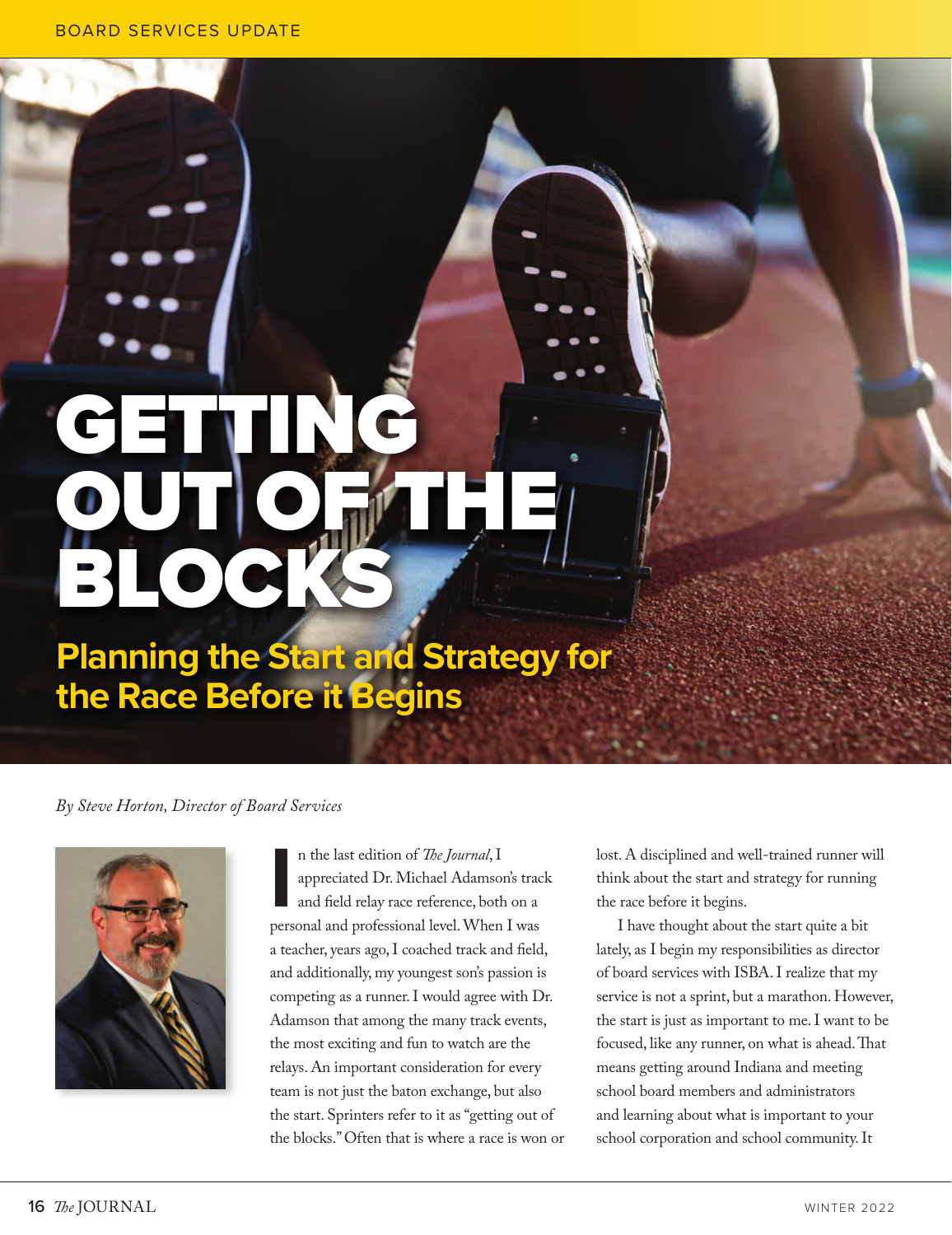is valuable to consider where you have challenges and where your board is succeeding. Perhaps those challenges are relational, communication, meeting process and protocol, or coming together to develop long term goals. Those are all areas where I hope to be a valuable resource for your team.

In my eight years of service with the Ohio School Boards Association prior to coming to Indiana, I had the privilege of working with dozens of school district leadership teams. I enjoyed helping boards understand their roles and responsibilities, prepare for the future through strategic planning, work through conflict, and strategize for better communication. When there was a need, I facilitated many superintendent searches.

In all my work in Ohio, and as I have collaborated with colleagues in the school board associations across the country, one thing has been very clear: the challenges you face in your board governance and school leadership are shared by your colleagues nationwide. You could say we are all in the same boat, but the reality is that you do have a unique school corporation and community, and it is of the utmost importance to me to focus on those unique needs and customize my work with you as an outside consultant.

In the world of school governance, there is no such thing as just starting once. Here are some ways you should prepare to get out of the blocks.

#### **YOUR NEXT SCHOOL YEAR:**

There is always a next school year. Consider as an individual board member and governance team your steps for being prepared for the new academic year. Here are some to-do items for you to think about and work on preferably before the next school year begins:

- **Look at your strategic initiatives.** This should be an ongoing process, but certainly as you are looking to next year make sure your team's goals and objectives are aligned with the strategic plan. A good measure for the board is to ask yourselves, if we make this decision how will it support our strategic plan?
- **Use the summer well.** The most effective boards I have worked with make a summer retreat a part of their annual schedule. Ideally it should prioritize two separate chunks of work. One is to review data from the previous year. Make sure your work is data driven and not focused on hearsay or anecdotal evidence. Your superintendent and his or her administrative team will work with you to understand and

interpret the data effectively. The second part of the retreat is to look ahead. What are your greatest needs and priorities, and how do those translate to your superintendent's goals and objectives for the next school year?

 **Understand your financial picture.** Board governance is multi-faceted, and one of the functions is good stewardship of your communities' financial resources. As a board, you rely on your administration to create the budget, but you approve the budget. While there is a fine line between oversight and overreach, it is critical that you understand what is in your budget, how resources are being allocated, and what the future looks like. An effective board member will seek to understand but let the financial people of the corporation do their jobs.

### **ONBOARDING NEW BOARD MEMBERS:**

More times than not, school boards struggle at orienting new members. Orientation is far more than job training. Wellplanned and executed orientation is a statement of acceptance and value to the organization. My start as a new school board member was being shown to my seat at the table where I had a name plate and reference books for my library. The rest was left to "sink or swim." I would suggest there is a better way to bring new members into your work as a board. Here are some things to think about and are typically overseen by the board president or superintendent:

- If your board has documented protocols or standards that govern the way you work and communicate (hint, this is a very good idea), it is important to **get those to the new member before they are sworn into their duties**. Consider that it is not just important information, but it is also a way of saying welcome, we are glad you are here.
- **Offer to have lunch** with the new member or members. Make this a time to get to know the new person and establish a working relationship, trust, and open communication.
- **Make sure new members are familiar** with the organizational chart and schedule time for new people to meet with key administrators and learn about their work within the organization.
- **Schedule a tour of the district** and offer an opportunity to meet building level administrators. Don't assume that new members are already familiar with the district and that this step is not necessary.

 It is true that these things take time but consider that you are building relationships for the future.